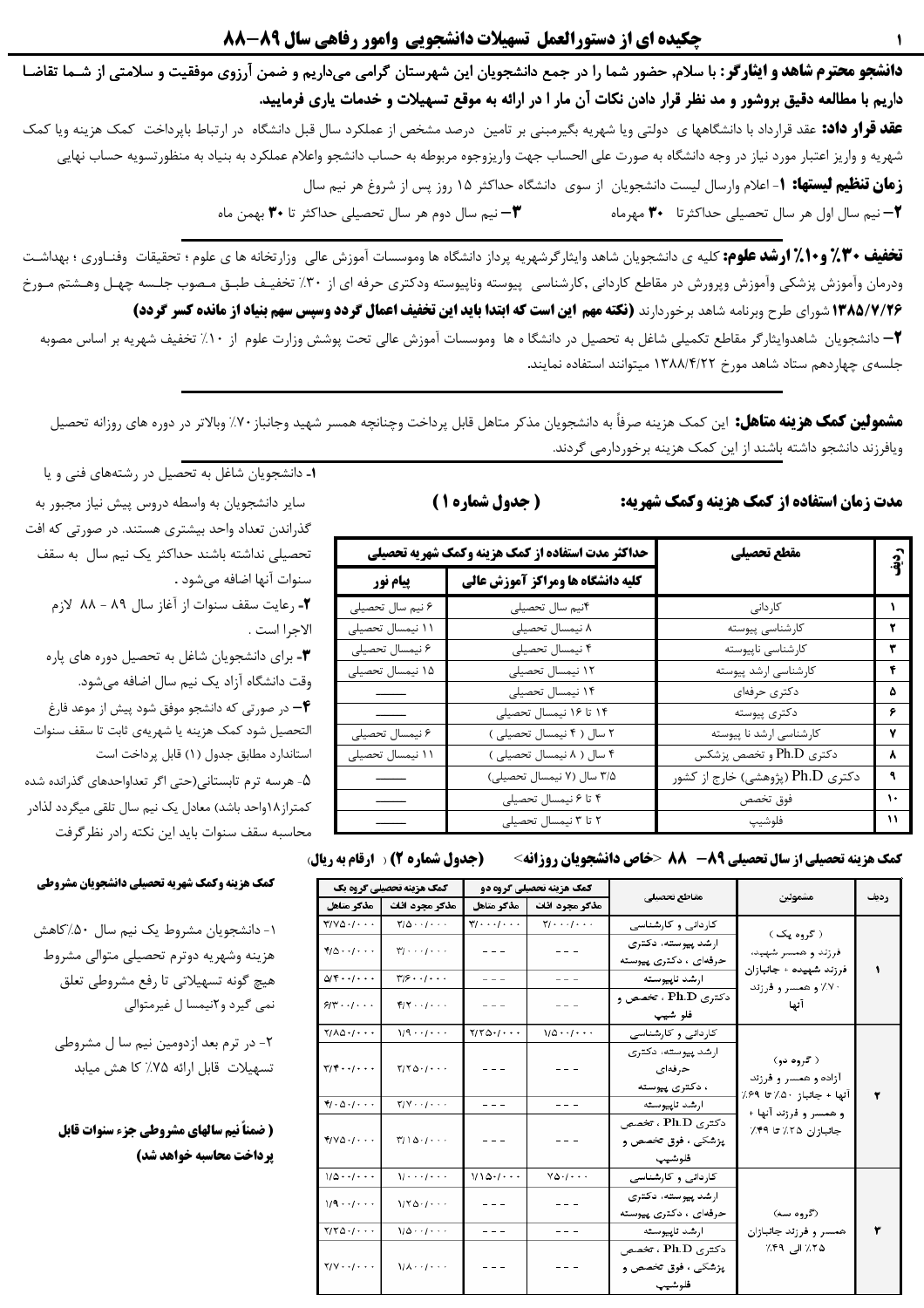**مشمولین در یافت صدر صد تخفیف شهریه :** هر همسر شهیدوجانباز ۷۰٪ بالاتر وهمسروی که شاغل به تحصیل در دانتشگاه های شهریه بگیر هستندو دانشجوی شهریه پرداز در صورت عدم مشروطی از صدر صد کمک شهریه تحصیلی برخوردار می شوند.

- داوطلبین دوره های فراگیر دانشگاه پیام نور در زمان دانش پذیری مشمول دریافت کمک شهریه نمی در مورف موفقیت در این دوره وادامه تحصیل به عنوان دانـشجو محـسوب وکمک شهریه واحدهای گذرانده برایشان قابل پرداخت است • پرداخت کمک شهریه دوره دانش پذیری به عنوان یک نوبت از پرداخت های مقرر در سنوا ت تحصیل محاسبه خواهد شد

**کمک شهریه تحصیلی دانشجویان دوره های پودمانی :**کلیه شاغلین به تحصیل در دوره های پودمانی دانشگاه هایی که مدرک تحصیلی آنها منتج به حداقل مدرک کاردانی معتبر ومورد تائید وزراتین علوم وبهداشت می گردد. مشمول دریافت کمک شهریه تحصیلی می گردند. سقف سنوات برای ارایه خدمات در دوره های پودمانی حداکثر ۸ پودمان می باشدکه در صورت مطلوب بودن وضعیت تحصیلی دانشجو بر اساس نظر معاون فرهنگی استان حداکثر تا ۱۰پودمان (۲پودمان اضافه بر سقف سنوات) قابل افزايش است.

**دانشجویان متاهل خانواده جزء چند دانشجویی حساب نمی شوند:** دانشجویان متاهل در یک خانواده چند دانشجویی مشمول درصدهای مازاد ( کمک هزینه چند دانشجویی) نمی گردند ودر احتساب تعدد دانشجو منظور نمی شوند

| کمک هزینه تحصیلی گروه یک |                   | <b>کمک هزینه تحصیلی گروه دو</b> |                   |                                                   |                                           | $\hat{3}$ |
|--------------------------|-------------------|---------------------------------|-------------------|---------------------------------------------------|-------------------------------------------|-----------|
| مذكر متاهل               | مذكر مجرد<br>اناث | مذكر متاهل                      | مذكر مجرد<br>اناث | مقاطع تحصيلي                                      | مشموئين                                   |           |
| ۷۷۵                      | 780               | 7.7.                            | 7.8.              | کاردانی و کارشناسی                                |                                           |           |
| 7.1.                     | $7.7 +$           |                                 |                   | ارشد پیوسته، دکتری<br>حرفهای ، دکتری پیوسته       | ( گروه یک )<br>فرزند و همسر شهید،         |           |
| 7.1.                     | $/V +$            |                                 |                   | ارشد ناپیوسته                                     | فرزند شهيده + جانبازان ٧٠٪                | ۰         |
| ۸۵/                      | ۷۷۵               |                                 |                   | دکتری Ph.D ، تخصص و<br>فلو شيپ                    | و همسر و فرزند آنها                       |           |
| $7.7 +$                  | 7.8.              | ۶۵/                             | ۵۵٪               | کاردانی و کارشناسی                                |                                           |           |
| ۷۷۵                      | 7.۶۵              |                                 |                   | ارشد پیوسته، دکتری<br>حرفهای<br>، دکتری پیوسته    | ( گروه دو)<br>آزاده و همسر و فرزند آنها + | ۲         |
| ۷۷۵                      | 7.۶۵              |                                 |                   | ارشد ناپیوسته                                     | جانباز ۵۰٪ تا ۶۹٪ و همسر و                |           |
| 7.1.                     | 7.7.              |                                 |                   | دکتری Ph.D ، تخصص<br>پزشکی ، فوق تخصص و<br>فلوشيپ | فرزند آنها + جانبازان ۲۵٪ تا<br>7.79      |           |
| ۲۳۵                      | 770               | $7.5$ .                         | $7.7 -$           | کاردانی و کارشناسی                                |                                           |           |
| 7.7.                     | $7.5$ .           |                                 |                   | ارشد پیوسته، دکتری<br>حرفهای ، دکتری پیوسته       | (گروه سه)                                 |           |
| 7.5.                     | $7.5$ .           |                                 |                   | ارشد للهيوسته                                     | همسر و فرزند جانبازان                     | ۳         |
| ۲۴۵                      | 7.70              |                                 |                   | دکتری Ph.D ، تخصص<br>پزشکی ، فوق تخصص و<br>فلوشيپ | ۲۵٪ الی ۲۹٪                               |           |

## **میزان درصد کمک شهریه تحصیلی (سهم بنیاد) خاص دانشجویان شهریه 5پرداز**

### (جدول شماره 3)

#### **میزان (مبلغ) هدیه ورود سال تحصیلی ۸۹-88 :**

مبلغ هديه ورود متناسب با مقطع قبولي و نوع دانشگاه به شرح جدول ذيل قابل پرداخت ميباشد

# ميزان مبلغ هديه ورود

#### (جدول شماره 4)

| دانشگاه آزاد اسلامی, پیام نور, غیر انتقاعی, دوره های شبانه<br><b>جامع علمی کاربردی, (غیر از پودمانی) وسایر مراکز</b><br><b>شهریه ای وخارج از کشور</b> | شبانه                  | روزانه<br>(دولتي)  | مرکز آموزشی<br>مقطع                  |
|-------------------------------------------------------------------------------------------------------------------------------------------------------|------------------------|--------------------|--------------------------------------|
|                                                                                                                                                       | 70.7                   | 30.1               | کا رہائی                             |
|                                                                                                                                                       | $Y\Delta$ . $/ \cdots$ | 10.7               | كارشناسى يبوسته                      |
|                                                                                                                                                       | 1//                    | 1/T/               | کارشناسی ارشد پیوسته ودکتری حرفه ای  |
|                                                                                                                                                       | $Y\Delta$ . $/ \cdots$ | 90.7               | کاردانی به کارشناسی                  |
| $\mathbf{Y}/\cdots/\cdots$                                                                                                                            | $T/\cdots/\cdots$      | $f/$ /             | كارشناسى ارشد تايبوسته               |
| $f/$ /                                                                                                                                                |                        | 9/0.00             | ەكن <sub>ى</sub> ى   PH.D تخصص پزشكى |
| $9/$ /                                                                                                                                                |                        | $\lambda/\Delta$ / | فرق تخصص وفلوشيپ                     |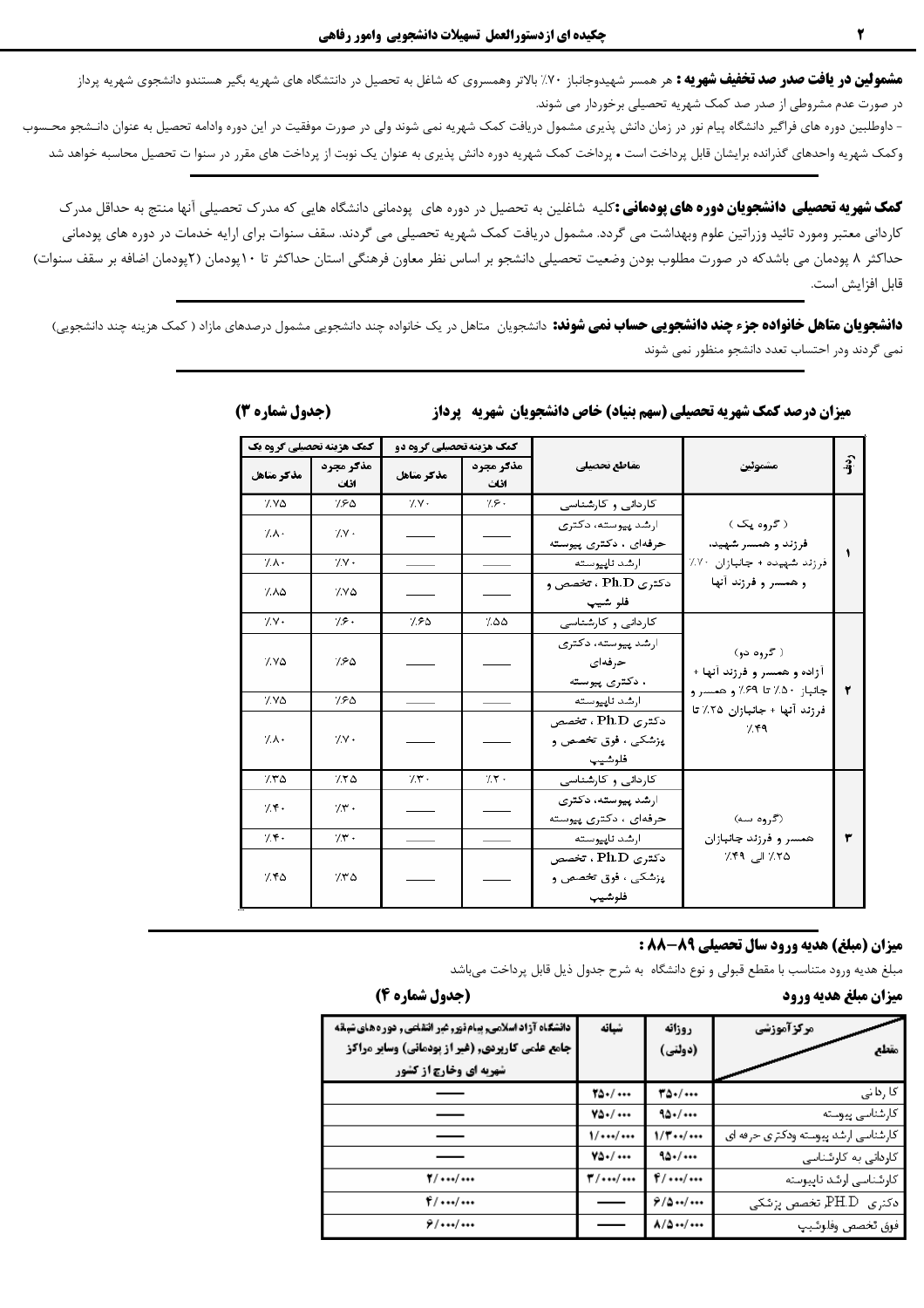(جدول شمارهي 5)

## مبالغ هديه معدل دانشجو يان ممتاز روزانه :

مطابق جدول ذیل برخوردار خواهند شد.

| رديف              | مقطع                                   | گروه<br>معدل            |              | مبلغ هديه (به ربال )                       |  |
|-------------------|----------------------------------------|-------------------------|--------------|--------------------------------------------|--|
|                   |                                        | علوم استانى             | ۱۸ و بالاتر  |                                            |  |
| قبل از تحصیلات تک | کاردانی و کارشناسی پیوسته و با پیوسته  | علوم پایه ، پزشکی و هنر | ۱۷ و بالاتر  | $\{\xi \cdot \cdot   \cdot \cdot \cdot \}$ |  |
|                   |                                        | فتى ومهندسى             | ۱۶ وبالاتر   |                                            |  |
|                   |                                        | علوم السالى             | ۱۸ و بالاتر  |                                            |  |
|                   | کارشناسی ارشد پیوسته و دکتری<br>حرفهای | علوم پایه ، پزشکی و هنر | ۱۷ و بالاتر  | $Y/\sqrt{2}$                               |  |
|                   |                                        | فتى ومهندسى             | ۱۶ وبالاتر   |                                            |  |
|                   |                                        | علوم السالى             | ۱۷ و بالاتر  |                                            |  |
|                   | کارشناسی ارشد یا پیوسته                | علوم پایه وفتی و مهندسی | ۱۶ وبالاتر   |                                            |  |
|                   |                                        | علوم پزشکی و هنر        | ۱۶ و بالا تر |                                            |  |
| オウ                |                                        | علوم انسانى             | ۱۷ و بالاتر  | $F/\Upsilon$                               |  |
|                   | ەكترى PH.D                             | علوم پایه وفتی و مهندسی | ۱۵ و بالاتر  |                                            |  |
|                   |                                        | هتر                     | ۱۶ و بالاتر  |                                            |  |
|                   | فوق نخصص                               | علوم پزشکی              |              |                                            |  |

بنیاد های محل تحصیل بر اساس لیست آموزشی(دارای معدل از دانشگاه ها ومراكز آموزش ويا كارنامه دانشجويان نسبت به پرداخت مبالغ اعلام شده اقدام خواهند نمود در صورتی که کل نمرات دانشگاهی به دلیل خاص بودن ویا شكل بودن آن كمتر از حد نصاب ابلاغي بنيادباشد ی دانشجو شاهد در ترم مربوطه جزو نفرات برتر (اول تا سوم)

ن کلیه دانشجویان آن رشته محسوب گردد از امتیاز بندهای مذکور بهره مند خواهند شد \*معدل نفرات منتخب حداكثر مي تواند تا يك

نمره کمتر از نمرات اعلامی باشد\*

**دانشجویان شهریه پرداز:** برای مساعدت بیشتر در پرداخت کمک شهریه تحصیلی ، بالا بردن سطح علمی دانشجویق و به منظور تشویق و حمایت از دانشجویان مستعد در کلیه مقاطع

#### (جدول شماره 6 )

| مبزان يرداخت مابه التقاوت شهريه<br>$\hat{z}$<br>بهم دانشجو)<br>توسط<br>بشياد | كسب حداقل معدل و بالاتر در رشتههای |              |                           |          |                    |                           |             |       |                             |         |
|------------------------------------------------------------------------------|------------------------------------|--------------|---------------------------|----------|--------------------|---------------------------|-------------|-------|-----------------------------|---------|
|                                                                              |                                    | فني و مهندسي |                           |          | طومېده وېزشکی وهنر |                           | علوم انساني |       | مولین پر اساس گروه اینارگری |         |
|                                                                              | يبامأور                            | شبائه        | آزادوسار شهريه<br>بردازها | يبام ثور | شبائه              | آزادوسار شهربه<br>بردازها | يبام ثور    | شبائه | آزادوسار شهريه<br>بردازها   |         |
| $\Lambda$ .                                                                  | 10/0                               | ۱۶           | 1810                      | 1810     | ١٧                 | ١٧۵                       | <b>IYA</b>  | ١٨    | 1 ND                        | گروهيگ  |
| 7.Y D                                                                        | 10/0                               | ۱۶           | 1910                      | 1810     | ١٧                 | ١٧Δ                       | ١٧b         | ۱۸    | 1 ND                        | گروه نو |
| 7Δ٠                                                                          | 10/0                               | ۱۶           | 1910                      | 1910     | ۱۷                 | ١٧D                       | ١W٥         | ١٨    | ١N٥                         | گروهسه  |

دانشجویان شاغل به تحصیل در دانشگاه آزاد اسلامی در صورتی از مزایای این بند بهره مند خواهند شد که از تبصره الحاقی به ماده ۴۴آئین نامه تسهیلات آموزشی دانشجویان شاهد وایثارگر در ترم مربوطه (مصوب جلسه ۳۰۴مورخ ۱۳۷۴/۷/۱۶دانشگاه آزاد اسلامی استفاده نکرده باشند ( واحد حذفی مطابق با تبصره نداشته باشد) تبصره الحاقي به ماده 44آئين نامه تسهيلات آموزشي نمرات مردودی سه درس دانشجویان شاغل به تحصیل جانباز با حداقل

۳۵٪ جانبازی وزوجه ۵۰٪ به بالا(ورودیهای ۶۷به بعد)درمیانگین نمرات آنان محسوب نمی شود مشروط براینکه نمرات هریک از دروس مزبور پس ازاخذ آنها در اولین فرصت ممکن وشرکت درا متحانهای آن کمتراز

برای دانشجویان جانبازی که درصد جانبازی آنان بیش از۳۵٪ باشد,به ازای هر ۱۰٪ اضافه جانبازی یک درس به سه درس فوق الذکر افزوده میشود ودرهرحال تعداددروس حذف شده نباید از۵ درس تجاوزنماید

**هدیه پیشرفت تحصیلی:** مبنای پیشرفت تحصیلی , ارتقاء معدل درهرنیم سال نسبت به نیم سا ل قبلی است

| حداقل معدل پایه | مبلغ مبناء | مقاطع تحصيلي                         |  |
|-----------------|------------|--------------------------------------|--|
|                 | $F_{**}/$  | كاردانى وكارشناسي يبوسته وتابيوسته   |  |
|                 | ۰۰۱/۰۰۰ کا | کارشناسی ارشد پیوسته ودکتاری حرقه ای |  |
|                 | ۰۰۰/۰۰۰ ۸  | کارشناسی ارشد تاییوست PH.D           |  |

روش محاسبه : (۵٪ × ( ١- ميزان ارتقاء نمره معدل)) + ميزان ارتقاء نمره معدل = ضريب محاسبه ضريب محاسبه × مبلغ مبناء = مبلغ هديه بيشرفت تحصيلي ١- دانشجو يا ن اعم ازشهريه پرداز وكمك هزينه بگير مشمول هديه پيشرفت تحصيلي مي گردند

۲- در صورتی که دانشجویی موفق به احراز شرایط معدل مناسب وپیشرفت تحصیلی شود از مزایای هردو مورد(هديه پيشرفت وهديه معدل مناسب )برخوردار خواهد شد.

قرازهای برتر کنکور سراسری : در راستای سیاست های بنیاد مبنی بر تشویق وترغیب داوطلبان به تحصیل در دانشگاه های دولتی روزانه , ب ای کلیه حائزین نمره تراز علمی ۹۰۰۰به بالا در کنکور سراسری هدیه ای در نظر گرفته شده است.

**هديه فارغ التحصيلان ممتاز:** هديه فارغ التحصيلان ممتاز به دانشجويان حائز شرايط ذيل تعلق مي گيرد: ١- دانشجو فاقد ترم مشروطي باشد

۲- سقف سنوات تسهيلات رعايت شده باشد ۳- معدل آنان ممتاز باشد. اين هديه به دانش آموختگاني تعلق مي گيرد كه معدل آنها در مقاطع تحصيلات تكميلي بر اساس كارنامه تحصيلي (کارشناسی ارشد ناپیوسته ودکتری PH.D وبالاتر) مطابق جدول۵و۶ در مقاطع کاردانی , کارشناسی , دکتری حرفه ای وپیوسته با حداکثر یک نمره ارفاق کمتراز معدل های یاد شده در جدول مذكور باشد